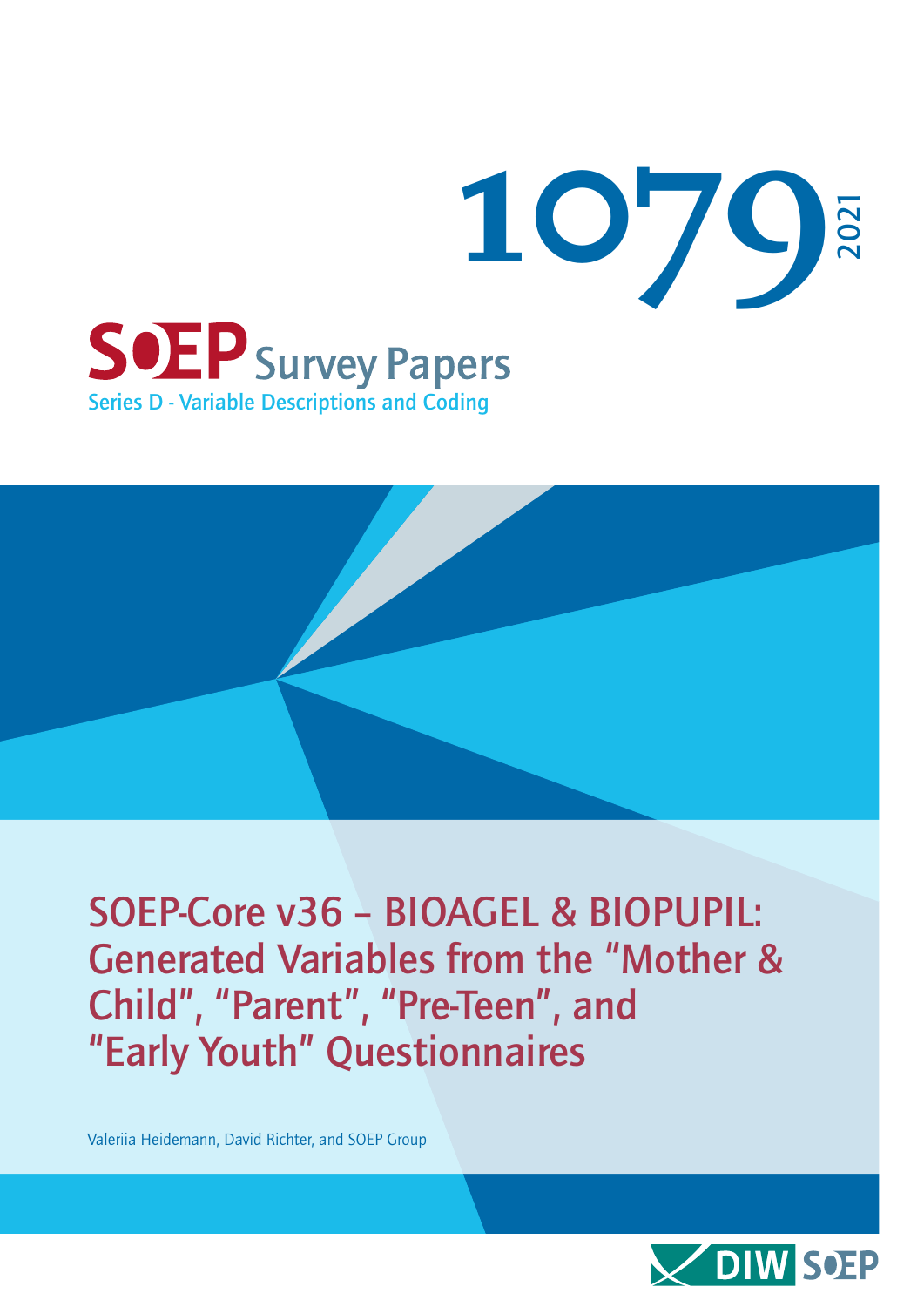Running since 1984, the German Socio-Economic Panel (SOEP) is a wide-ranging representative longitudinal study of private households, located at the German Institute for Economic Research, DIW Berlin.

The aim of the SOEP Survey Papers Series is to thoroughly document the survey's data collection and data processing.

The SOEP Survey Papers is comprised of the following series:

- **Series A** Survey Instruments (Erhebungsinstrumente)
- **Series B** Survey Reports (Methodenberichte)
- **Series C** Data Documentation (Datendokumentationen)
- **Series D** Variable Descriptions and Coding
- **Series E** SOEPmonitors
- **Series F** SOEP Newsletters
- **Series G** General Issues and Teaching Materials

The SOEP Survey Papers are available at **http://www.diw.de/soepsurveypapers**

**Editors:**  Dr. Jan Goebel, DIW Berlin Prof. Dr. Stefan Liebig, DIW Berlin and Freie Universität Berlin Prof. Dr. David Richter, DIW Berlin and Freie Universität Berlin Prof. Dr. Carsten Schröder, DIW Berlin and Freie Universität Berlin Prof. Dr. Jürgen Schupp, DIW Berlin and Freie Universität Berlin Dr. Sabine Zinn, DIW Berlin and Humboldt Universität zu Berlin

Please cite this paper as follows:

Valeriia Heidemann, David Richter, and SOEP Group. 2021. SOEP-Core v36 – BIOAGEL & BIOPUPIL: Generated Variables from the "Mother & Child", "Parent", "Pre-Teen", and "Early Youth" Questionnaires. SOEP Survey Papers 1079: Series D. Berlin: DIW/SOEP



This work is licensed under [a Creative Commons Attribution-ShareAlike 4.0 International License.](http://creativecommons.org/licenses/by-sa/4.0/) © 2021 by SOEP

ISSN: 2193-5580 (online)

DIW Berlin German Socio-Economic Panel (SOEP) Mohrenstr. 58 10117 Berlin **Germany** 

[soeppapers@diw.de](mailto:soeppapers@diw.de)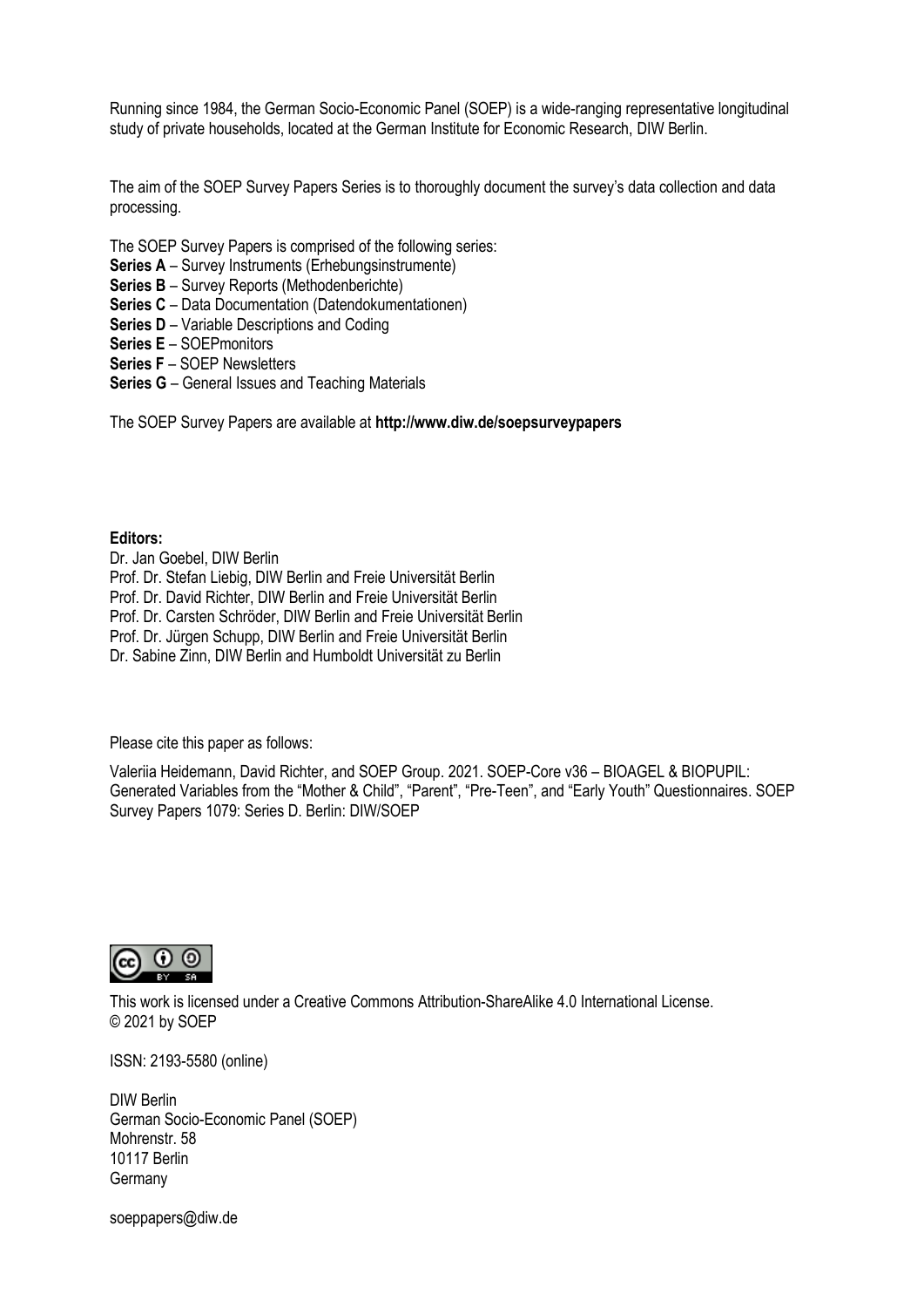# **SOEP-Core v36 – BIOAGEL & BIOPUPIL: Generated Variables from the "Mother & Child", "Parent", "Pre-Teen", and "Early Youth" Questionnaires**

**Valeriia Heidemann, David Richter, and SOEP Group**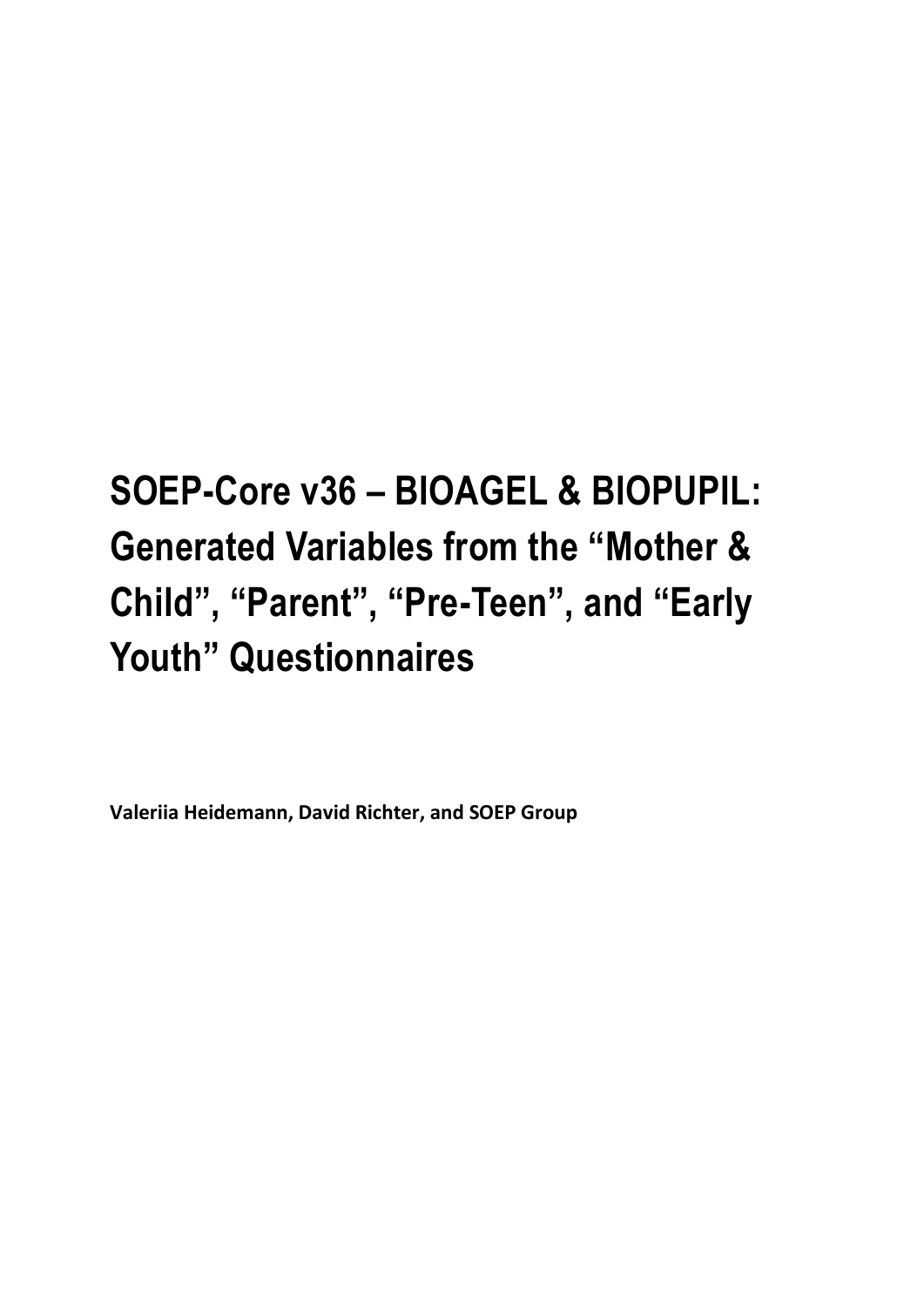## **BIOAGEL & BIOPUPIL: Generated variables from the "Mother & Child", "Parent", "Pre-teen", and "Early Youth" questionnaires**

by Valeriia Heidemann & David Richter<sup>1</sup>

## **1 Introduction**

The bioage data files are generated using information collected in the "Mother & Child" and "Parent" questionnaires. In 2014, for the first time, the children themselves answered the

"Pre-teen" questionnaire. The "Early Youth" questionnaire was introduced in 2016. In addition, the data from the Families in Germany (FiD) study was integrated into the SOEP in 2014 as well. There are six different "Mother & Child" and "Parent" questionnaires and two questionnaires that are answered by the children themselves: the "Pre-teen" and the "Early Youth" questionnaires (see Table 1). Two additional questionnaires (biage02 and bioage10b) were only surveyed in FiD but are integrated into the *bioagel* data set, too.

| <b>Bioage</b>        | <b>Classification by Age</b> | <b>Respondents</b>    | <b>First Wave</b> | Data Set       |
|----------------------|------------------------------|-----------------------|-------------------|----------------|
| Bioage01             | 0-1 years old                | Mothers only          | 2003              | <b>Bioagel</b> |
| Bioage02 (FiD only)  | 1-2years old                 | Mothers only          | 2010              | <b>Bioagel</b> |
| Bioage03             | 2-3 years old                | Mothers only          | 2005              | <b>Bioagel</b> |
| Bioage06             | 5-6 years old                | Mothers only          | 2008              | <b>Bioagel</b> |
| Bioage08a            | 7-8 years old                | Parent 1              | 2010              | <b>Bioagel</b> |
| Bioage08b            | 7-8 years old                | Parent 2              | 2010              | <b>Bioagel</b> |
| Bioage10             | 9-10 years old               | Parent 1 (SOEP & FiD) | 2012 / 2010 (FiD) | <b>Bioagel</b> |
| Bioage10b (FiD only) | 9-10 years old               | Parent 2 (FiD only)   | 2010              | Bioagel        |
| Bioage12             | 11-12 years old              | Children              | 2014              | Biopupil       |
| Bioage14             | 13-14 years old              | Children              | 2016              | Biopupil       |

**Table 1: Overview of bioage data, corresponding age group, and respondents** 

The "Mother & Child", "Parent", "Pre-teen", and "Early Youth" questionnaires aim to follow and observe future generations of the SOEP and collect all information in age-specific files, even though the data come from different survey years. As we try to make this process as

 $\overline{a}$ 

 $1$ . This documentation is based on earlier versions of documentation materials on bioage data sets and has benefited from previous work by Sebastian Frischholz, Anne Fromm, Stefanie Lenuweit, Katharina Mahne, Christian Schmitt, and Jürgen Schupp.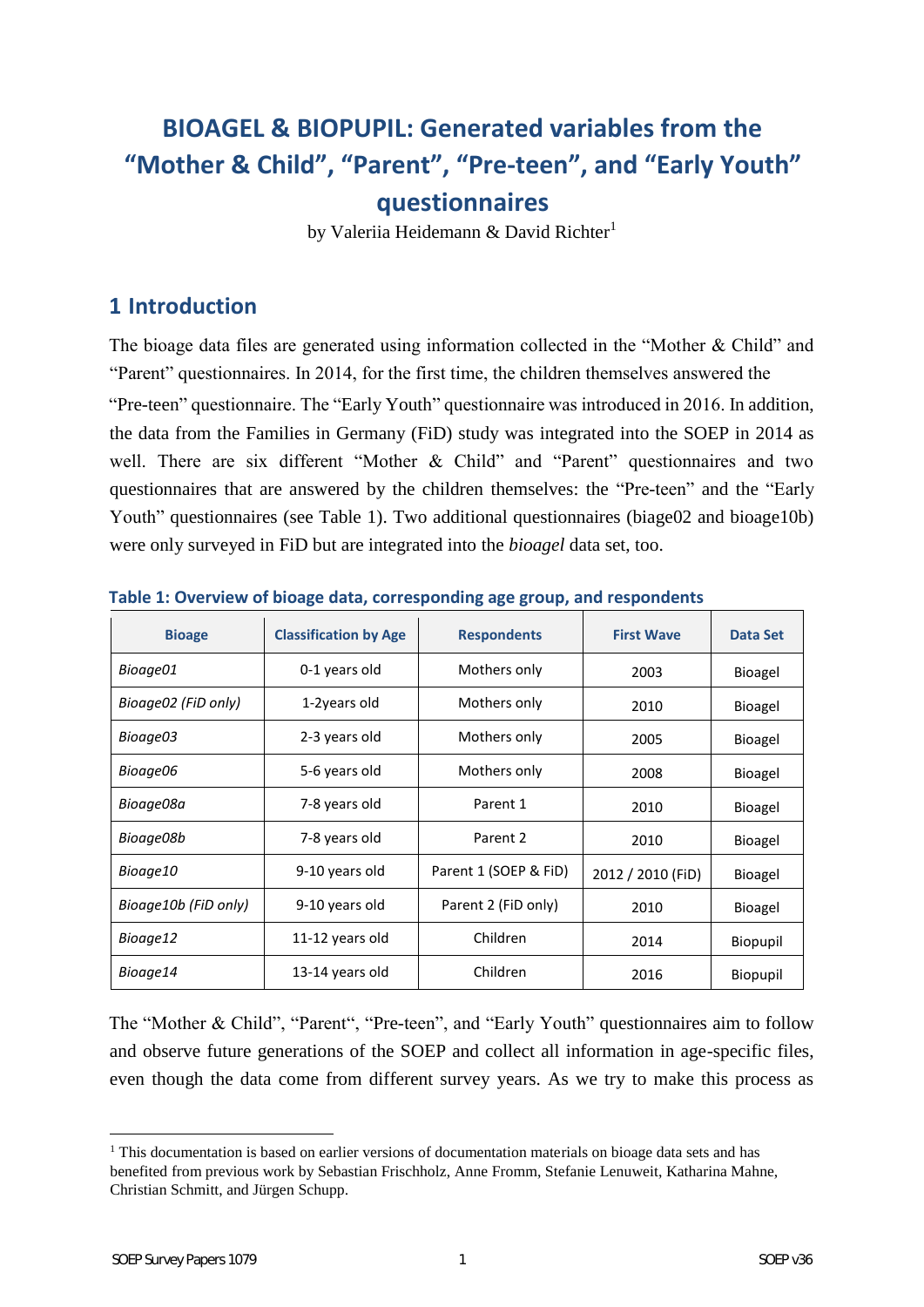comprehensive and gapfree as possible, we begin following and documenting the development of children in SOEP households from birth onwards. Since many questions overlap, all bioage data files are covered in this chapter, rather than dedicating a separate chapter of this document to each bioage data file. By doing so, we are able to provide you with an overview of all variables covered in the bioage data files.

Starting with the v34 data distribution, all available data is now provided in two data sets: *Bioagel* and *Biopupil*. The separate bioage data files are no longer part of the data distribution.

## **2 Respondents in the 'Bioagel' and 'Biopupil' Data Sets**

The values of the BIOAGE variable in the *bioagel* and *biopupil* data files reflects the age of the children when the respective questionnaire was taken by their parents (bioage $01 - b$ ioage 10) or answered by themselves (bioage12 and bioage14). For example, *bioage* = 6 covers children who turned six that survey year, producing a range in ages between 5 years and 1 month and 6 years and 11 months, depending on the birth month and interview month. For information on the questionnaires used with each age group, please see Table 1. Except for bioage08b, bioage12, and bioage14 (and – FiD only – bioage10b), it is usually the mother who completes the questionnaire. In the exceptional case that a mother cannot complete the questionnaire, the father does. The respondents' personal ID numbers (regardless if fathers, mothers or other care takers) are provided in the variable PERSNRESP in the *bioagel* data set. Note that while the parents are the actual respondents (except for bioage12 & bioage14, covering the "Pre-teen" and "Early Youth" questionnaire), the data are organized under the child's unchanging personal ID number (PERSNR).

#### **Bioage01: "Mother and Child" Questionnaire, Children Aged 0-1 years**

The questionnaire is given to all women who gave birth to a child in the current or previous survey year, and to all women whose non-biological child was born in the same period. The questionnaire contains information on pregnancy, childbirth, childcare, and child health. In the exceptional case that a mother is unable to complete the questionnaire, the father responds.

#### **Bioage02: "Your child between the ages of one and two", Children Aged 1-2 years (FiD only)**

The questionnaire is given to all mothers whose child turns two in the current survey year. In the exceptional case that a mother cannot complete the questionnaire, the father responds.

#### **Bioage03: "Your child between the ages of two and three", Children Aged 23 years**

The questionnaire is given to all mothers whose child turns three in the current survey year. In the exceptional case that a mother cannot complete the questionnaire, the father responds.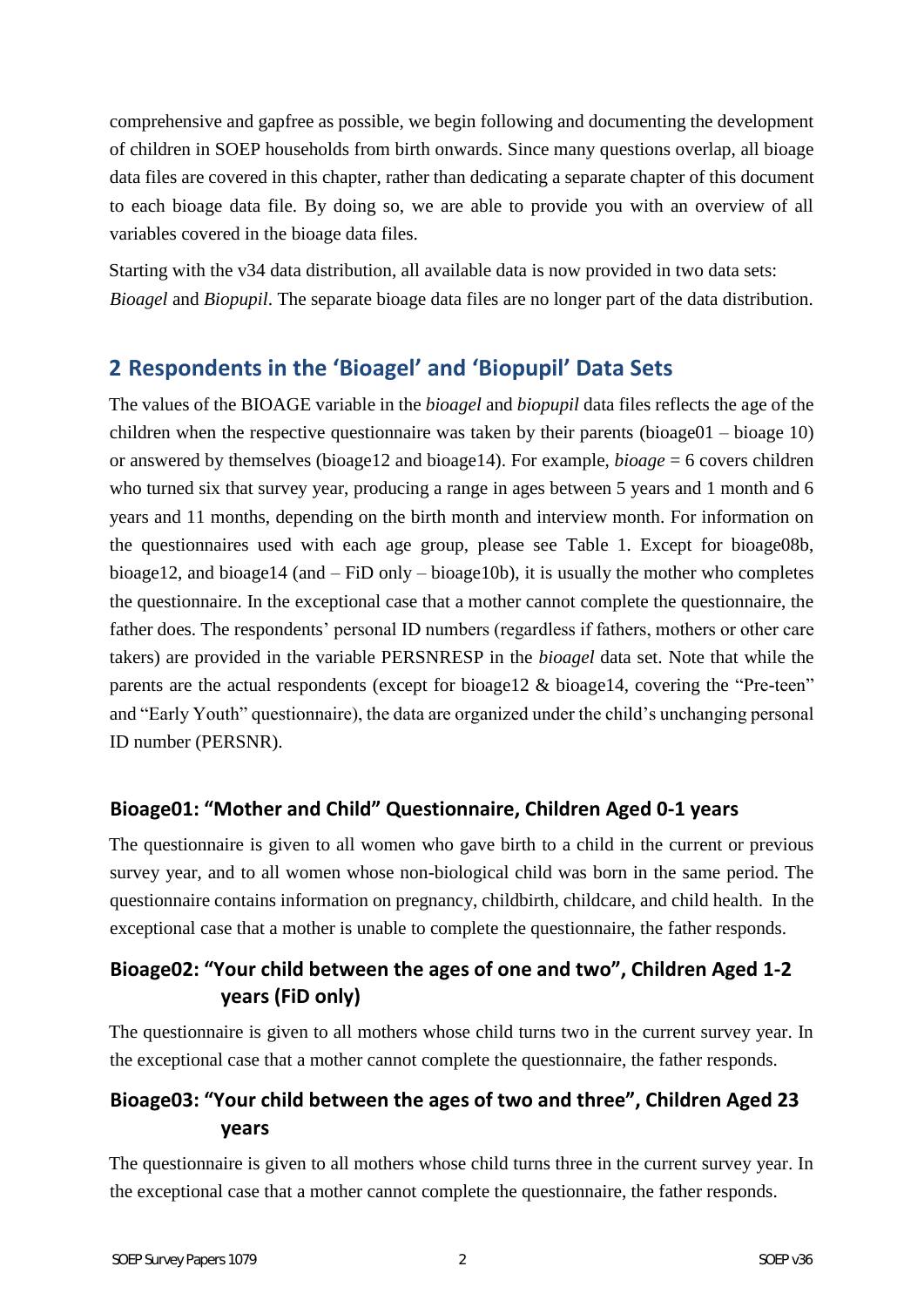## **Bioage06: "Your child between the ages of five and six", Children Aged 5-6 years**

The questionnaire is given to all mothers whose child turns six in the current survey year. In the exceptional case that a mother cannot complete the questionnaire, the father responds.

#### **Bioage08a and Bioage08b: "Parent" Questionnaire, children aged 7-8 years**

The questionnaire is given to *both* mothers and fathers of children turning eight in the current survey year. Data of parent 1, which is usually the mother, can be found in *bioage08a*. Data of parent 2, which is usually the father, can be found in *bioage08b*.

## **Bioage10: "Your child between the ages of nine and ten", Children Aged 910 years (only FiD: Bioage10b)**

The questionnaire is given to all mothers (FiD: and fathers) whose child turns ten in the current survey year. In the exceptional case that a mother cannot complete the questionnaire, the father responds. Data of parent 1, which is usually the mother, can be found in *bioage10a*. Data of parent 2 (FiD only), which is usually the father, can be found in *bioage10b*.

## **Bioage12: "Pupils between the ages of eleven and twelve", Children Aged 11- 12 years**

The questionnaire is given to all children themselves who turn(ed) twelve in the survey year.

## **Bioage14: "Pupils between the ages of thirteen and fourteen", Children Aged 13-14 years**

The questionnaire is given to all children themselves who turn(ed) fourteen in the survey year.

#### **Number of Children and Twins in the** *Bioage* **and** *Biopupil* **Data Sets**

The data set has grown over the years and now contains data on 20,879 children. At the moment (v36, 2019), there are 242 children for whom information has been provided through all of the "Mother & Child", "Parent", "Pre-teen", and "Early Youth" questionnaires (*bioage01*, *bioage03*, *bioage06*, *bioage08a/b, bioage10, bioage12, and bioage14*). Data are available for 813 children from seven questionnaires, 1,587 children from six questionnaires, 1,465 children from five questionnaires, 1,407 children from four questionnaires, for 2,032 from three questionnaires, and for 5,127 children from two questionnaires. For 8,206 children, data are available from one questionnaire.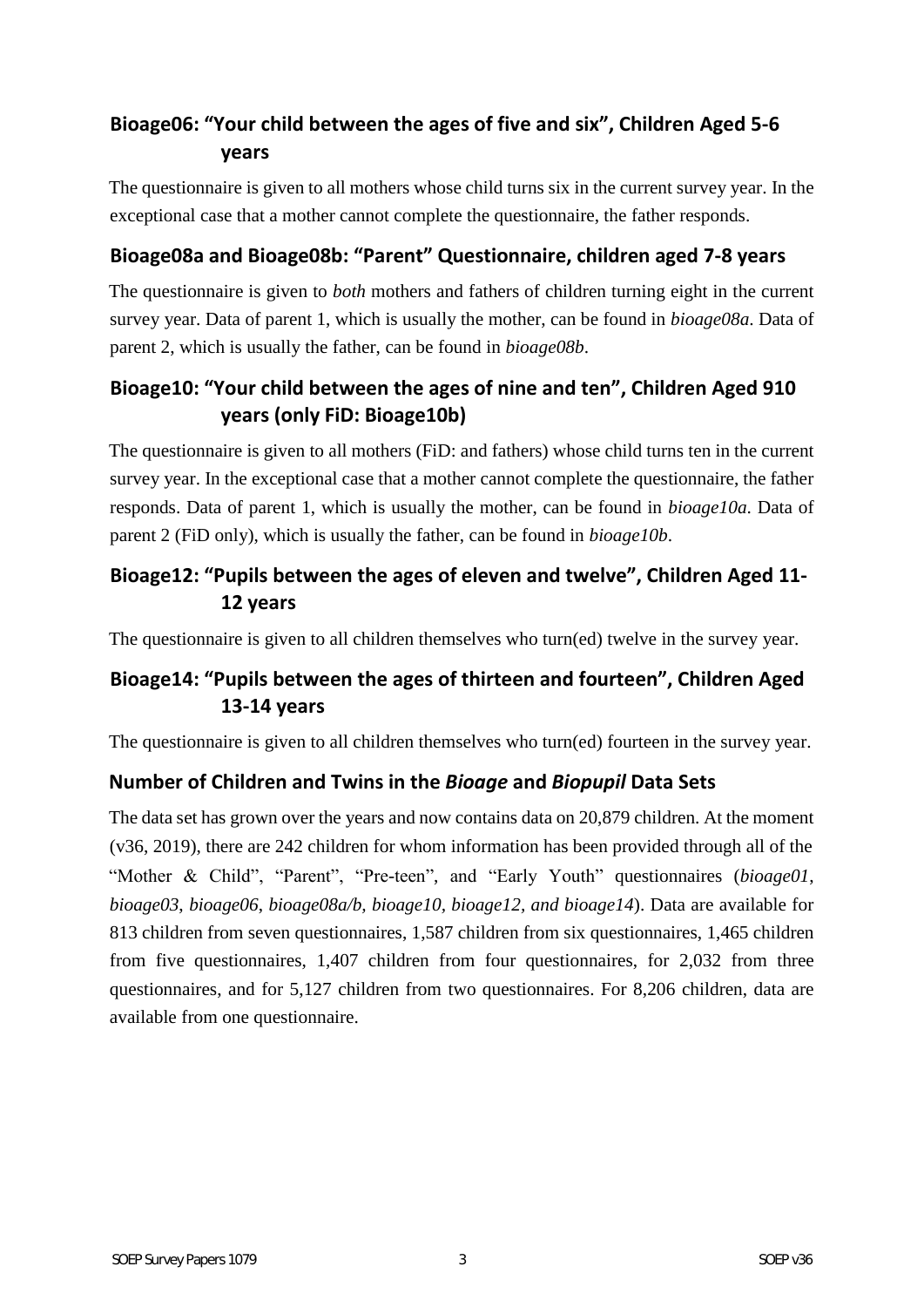|                |      |      |      |      |      |      |      | <b>Survey Year</b> |       |       |       |       |       |       |       |       |       |              |
|----------------|------|------|------|------|------|------|------|--------------------|-------|-------|-------|-------|-------|-------|-------|-------|-------|--------------|
| <b>Bioage</b>  | 2003 | 2004 | 2005 | 2006 | 2007 | 2008 | 2009 | 2010               | 2011  | 2012  | 2013  | 2014  | 2015  | 2016  | 2017  | 2018  | 2019  | <b>Total</b> |
| \$01           | 318  | 247  | 246  | 234  | 205  | 185  | 196  | 1,503              | 353   | 378   | 349   | 444   | 302   | 349   | 758   | 666   | 600   | 7,723        |
| \$02<br>(FiD)  |      |      |      |      |      |      |      | 787                | 647   | 568   | 187   |       |       |       |       |       |       | 2,189        |
| \$03           |      |      | 257  | 222  | 237  | 246  | 186  | 1,061              | 914   | 745   | 701   | 454   | 386   | 395   | 560   | 645   | 602   | 8,136        |
| \$06           |      |      |      |      |      | 237  | 210  | 687                | 696   | 612   | 858   | 825   | 657   | 686   | 643   | 662   | 630   | 7,954        |
| \$08a/b        |      |      |      |      |      |      |      | 1,055              | 1,193 | 1,215 | 1,086 | 1,028 | 1,251 | 1,263 | 1,263 | 1,352 | 887   | 12,460       |
| \$10           |      |      |      |      |      |      |      | 403                | 510   | 699   | 686   | 656   | 616   | 539   | 1,001 | 982   | 806   | 7,722        |
| \$10b<br>(FiD) |      |      |      |      |      |      |      | 242                | 310   | 291   | 301   |       |       |       |       |       |       | 1,144        |
| \$12           |      |      |      |      |      |      |      |                    |       |       |       | 606   | 608   | 563   | 643   | 628   | 742   | 4,436        |
| §14            |      |      |      |      |      |      |      |                    |       |       |       |       |       | 531   | 654   | 628   | 581   | 2,894        |
| Total          | 318  | 247  | 503  | 456  | 442  | 668  | 592  | 5,738              | 4,623 | 4,508 | 4,168 | 4,013 | 3,904 | 4,314 | 5,522 | 5,563 | 4,848 | 54,658       |

#### **Table 2: Number of respondents to the "Mother & Child", "Parent", "Pre-teen", and "Early Youth" questionnaires**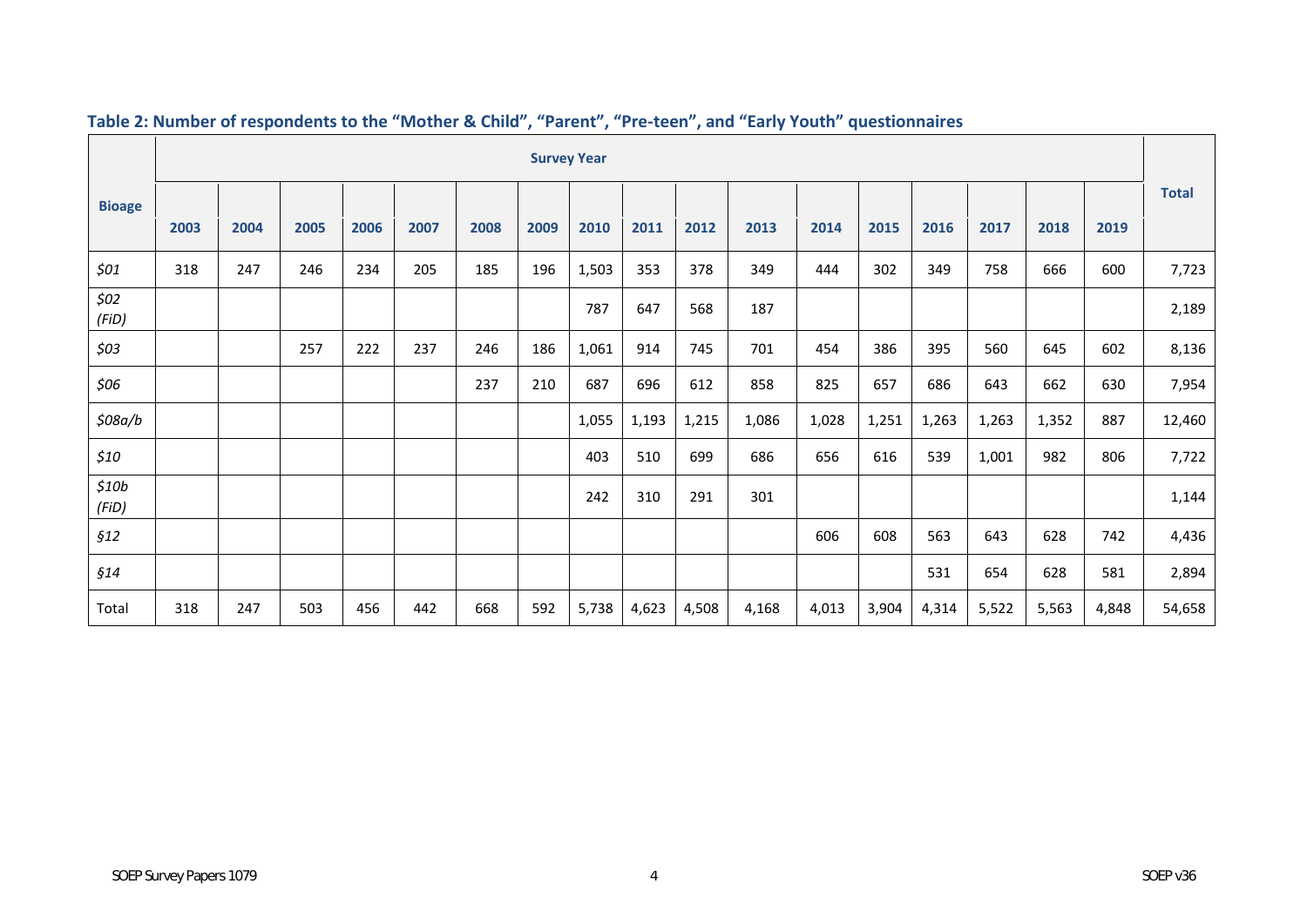Table 3 gives an overview of the number of children per household with information from questionnaires in the specific age range. Note that there might be more children in the household than indicated here: these children are not in the age range of the "Mother & Child", "Parent", "Pre-teen", and "Early Youth" questionnaires and therefore not covered by the bioagel and the biopupil data set.

|                    | <b>Number of Children in the Household</b> |                 |                 |                 |                 |                 |                 |                 |
|--------------------|--------------------------------------------|-----------------|-----------------|-----------------|-----------------|-----------------|-----------------|-----------------|
| <b>Bioage File</b> | $\mathbf{1}$                               | $\overline{2}$  | 3               | 4               | 5               | 6               | $\overline{7}$  | 8               |
|                    | <b>Child</b>                               | <b>Children</b> | <b>Children</b> | <b>Children</b> | <b>Children</b> | <b>Children</b> | <b>Children</b> | <b>Children</b> |
| Bioage01           | 4,215                                      | 1,340           | 204             | 40              | 6               | 3               |                 | 1               |
| Bioage02           | 1,671                                      | 256             | 20              |                 |                 |                 |                 |                 |
| (FiD only)         |                                            |                 |                 |                 |                 |                 |                 |                 |
| Bioage03           | 4,381                                      | 1,406           | 242             | 39              | 6               | 4               | 1               |                 |
| Bioage06           | 3,933                                      | 1,482           | 276             | 40              | 9               | 4               |                 |                 |
| Bioage08a/b        | 3,782                                      | 1,486           | 303             | 43              | $\overline{7}$  | $\overline{2}$  |                 |                 |
| Bioage10           | 3,700                                      | 1,398           | 326             | 54              | 4               | $\overline{2}$  |                 |                 |
| Bioage10b          | 783                                        | 170             | $\overline{7}$  |                 |                 |                 |                 |                 |
| (FiD only)         |                                            |                 |                 |                 |                 |                 |                 |                 |
| Bioage12           | 2,617                                      | 728             | 110             | $\overline{7}$  | $\mathbf{1}$    |                 |                 |                 |
| Bioage14           | 2,054                                      | 375             | 26              | 3               |                 |                 |                 |                 |

**Table 3: Number of children in the household with information from questionnaires in the specific age range** 

## **3 Topics and Variables**

The *bioage* data contain information regarding

- Pregnancy and childbirth
- Child health
- Childcare situation
- Changes in living circumstances since birth of child
- Child's abilities
- Parenting experiences
- Expectations about the child's success in school
- Educational goals and aspirations of the parents
- Educational behavior of the parents
- Self-conception of the role of parents
- Self-report: independence and social experience
- Self-report: importance of social contacts
- Self-report of savings
- Self-report: interest in politics

The rules used to generate the variables from the questionnaires are consistent over the various *bioage* questionnaires. In the integrated *bioage* and *biopupil* data set, the data is presented in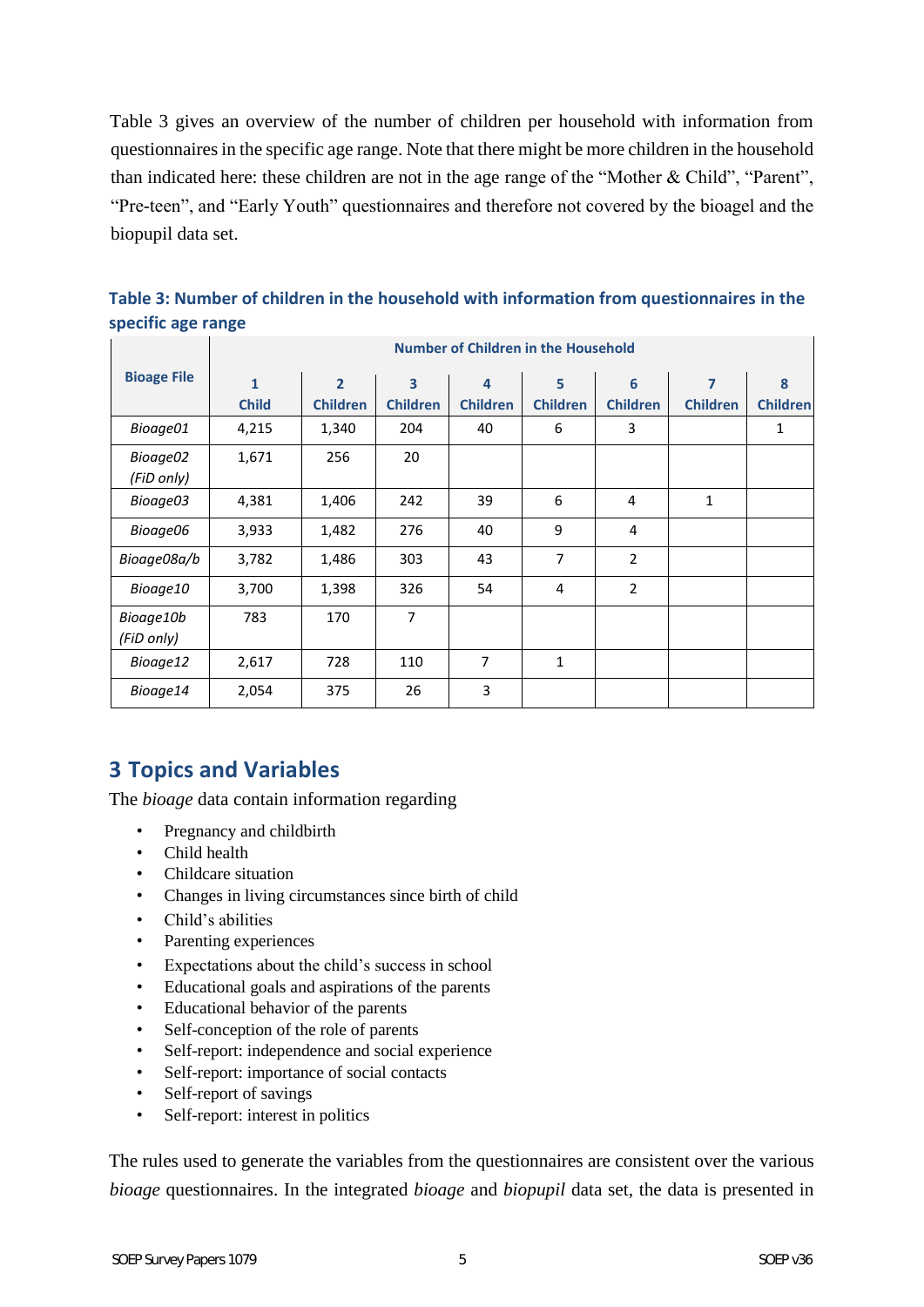"long" format, i.e. the *bioagel* dataset containsinformation from *bioage01*, *bioage03*, *bioage06*, *bioage08a* and *bioage08b, as well as bioage10* and the *biopupil* dataset contains information from *bioage12* as well as *bioage14*. In addition, all variables from the FiDStudy are included as well: if there was a corresponding SOEP Variable, the data was combined into the SOEP variable; if there was no corresponding SOEP Variable or if the data was coded differently, the information is provided in separate variables with the suffix *\_fid*.

A few variables are generated by combining the information from two or more variables. The present documentation provides detailed information on variables generated using information from other files. An overview of the specific variables and the rules by which they were generated is given in section 10.4 "Generated Variables".

#### **4 Generated Variables**

This section provides additional information on variables that have been generated from combinations of variables from other datasets than the parent questionnaires.

#### **AGE**

| Variable label              | "Child's age in months"                                                                                                                                                                                                                                                                                                  |  |  |  |  |  |  |
|-----------------------------|--------------------------------------------------------------------------------------------------------------------------------------------------------------------------------------------------------------------------------------------------------------------------------------------------------------------------|--|--|--|--|--|--|
| Variable format<br>Comment: | 2-digit integer<br>This variable provides the child's age in months as a combination of<br>month of birth and interview month. As the exact day of birth remains<br>unknown, information is only an approximation and may vary by one<br>month.<br>Note that the information concerning year and month of birth from the |  |  |  |  |  |  |
|                             | "Mother & Child" and "Parent" questionnaires proved to be partially<br>inconsistent. Therefore, as of the beginning of 2012 the child's age in<br>months is computed using birth information from ppfad. For further<br>information, refer to the documentation on ppfad.                                                |  |  |  |  |  |  |
| <b>PREGY</b>                |                                                                                                                                                                                                                                                                                                                          |  |  |  |  |  |  |
| Variable label              | "Mother: pregnant at interview in survey year X"                                                                                                                                                                                                                                                                         |  |  |  |  |  |  |
| Variable format             | 4-digit integer                                                                                                                                                                                                                                                                                                          |  |  |  |  |  |  |
| <b>Bioage File</b>          | 01                                                                                                                                                                                                                                                                                                                       |  |  |  |  |  |  |
| Comment                     | This variable is based on information from the previous year's                                                                                                                                                                                                                                                           |  |  |  |  |  |  |
|                             | individual questionnaire provided by the mother on her pregnancy status<br>at the time of the interview. If pregnancy was reported (or was                                                                                                                                                                               |  |  |  |  |  |  |
|                             | unknown) and a child was born, the year in which the interview took                                                                                                                                                                                                                                                      |  |  |  |  |  |  |
|                             | place is contained in BCPREGY. Hence this information is available                                                                                                                                                                                                                                                       |  |  |  |  |  |  |
|                             | only for those women in the sample for at least two years with a                                                                                                                                                                                                                                                         |  |  |  |  |  |  |
|                             | completed individual interview in the first year and a completed                                                                                                                                                                                                                                                         |  |  |  |  |  |  |
|                             | "Mother & Child" questionnaire in the second year. Please note that                                                                                                                                                                                                                                                      |  |  |  |  |  |  |
|                             | some mothers are not aware that they are pregnant in the early stages of                                                                                                                                                                                                                                                 |  |  |  |  |  |  |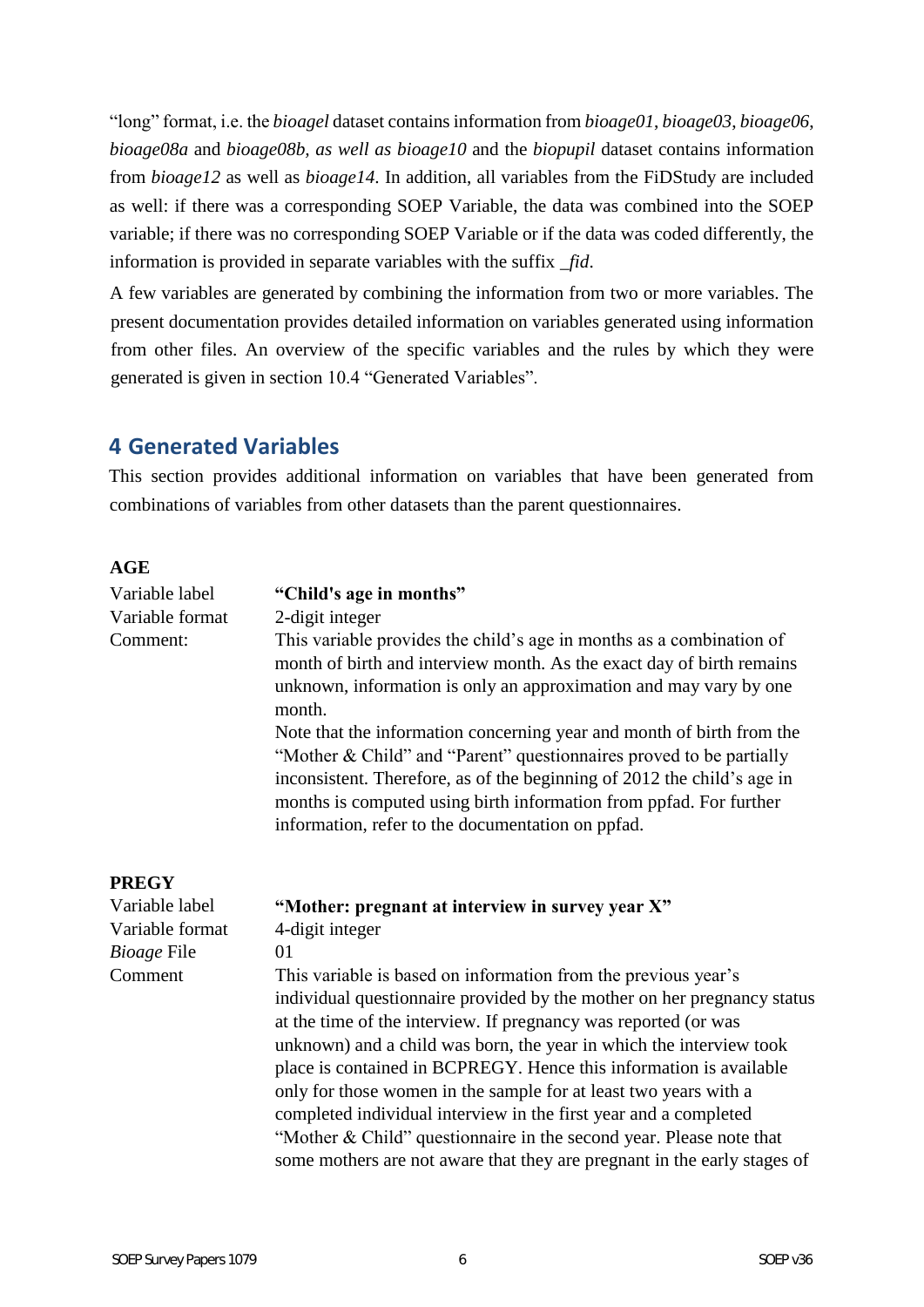pregnancy. The time of observation starts in survey year 2003 with the 2002 birth cohort.

| <b>PREGMO</b>      |                                                                                                                                                                                                                                                                                                                                                                                                                                                                                                                                                                                                                                                                                                            |
|--------------------|------------------------------------------------------------------------------------------------------------------------------------------------------------------------------------------------------------------------------------------------------------------------------------------------------------------------------------------------------------------------------------------------------------------------------------------------------------------------------------------------------------------------------------------------------------------------------------------------------------------------------------------------------------------------------------------------------------|
| Variable label     | "Mother: pregnancy month at interview"                                                                                                                                                                                                                                                                                                                                                                                                                                                                                                                                                                                                                                                                     |
| Variable format    | 2-digit integer                                                                                                                                                                                                                                                                                                                                                                                                                                                                                                                                                                                                                                                                                            |
| <b>Bioage File</b> | 01                                                                                                                                                                                                                                                                                                                                                                                                                                                                                                                                                                                                                                                                                                         |
| Comment            | This variable is based on the exact month of birth (BCPREGMO), the<br>duration of childbearing in weeks (BCSSW) and the interview month of<br>the previous year's personal interview. Hence this information is<br>available only for those women in the sample for at least two years. As<br>the exact day of birth is unknown, this variable remains a close<br>approximation.                                                                                                                                                                                                                                                                                                                           |
| <b>PREBEG</b>      |                                                                                                                                                                                                                                                                                                                                                                                                                                                                                                                                                                                                                                                                                                            |
| Variable label     | "Spell Begin Pregnancy (Month, 01.83=1)"                                                                                                                                                                                                                                                                                                                                                                                                                                                                                                                                                                                                                                                                   |
| Variable format    | 3-digit integer                                                                                                                                                                                                                                                                                                                                                                                                                                                                                                                                                                                                                                                                                            |
| <b>Bioage File</b> | 01                                                                                                                                                                                                                                                                                                                                                                                                                                                                                                                                                                                                                                                                                                         |
| Comment            | The variable BCPREBEG contains information on the beginning of<br>pregnancy (i.e., the month of conception). Information is given in the<br>regular SOEP spell format: values start with 1 for January 1983 (e.g., the<br>earliest spell in bioage01, survey year 2010, is 304, which equals April<br>2008). The variable is based on the exact month of birth (BCPREGMO)<br>and the duration of pregnancy in weeks (BCSSW). Accordingly,<br>information is available only for women who completed the "Mother $\&$<br>Child Questionnaire" and for whom the duration of the pregnancy is<br>known. Note that the month of conception may vary by one month as<br>the exact date of birth remains unknown. |
| <b>PREEND</b>      |                                                                                                                                                                                                                                                                                                                                                                                                                                                                                                                                                                                                                                                                                                            |
| Variable label     | "Spell End Pregnancy, Birth (Month, 01.83=1)"                                                                                                                                                                                                                                                                                                                                                                                                                                                                                                                                                                                                                                                              |
| Variable format    | 3-digit integer                                                                                                                                                                                                                                                                                                                                                                                                                                                                                                                                                                                                                                                                                            |
| <i>Bioage</i> File | 01                                                                                                                                                                                                                                                                                                                                                                                                                                                                                                                                                                                                                                                                                                         |
| Comment            | The variable BCPREEND contains information on the end of pregnancy<br>(i.e. the month of birth). Information is given in the regular SOEP spell<br>format: values start with 1 for January 1983 (e.g., earliest spell in<br>$bioge01$ , survey year 2010, is 304, which equals April 2008). This<br>variable is based on the exact month of birth (BCPREGMO) and the<br>duration of pregnancy in weeks (BCSSW).                                                                                                                                                                                                                                                                                            |
| <b>SEX</b>         |                                                                                                                                                                                                                                                                                                                                                                                                                                                                                                                                                                                                                                                                                                            |
| Variable label     | "Sex of child"                                                                                                                                                                                                                                                                                                                                                                                                                                                                                                                                                                                                                                                                                             |
| Variable format    | 1-digit integer                                                                                                                                                                                                                                                                                                                                                                                                                                                                                                                                                                                                                                                                                            |
| Comment            | The sex of the child is not asked for in the "Mother & Child" and<br>"Parent" questionnaires. Information on this variable stems from the<br>ppfad.                                                                                                                                                                                                                                                                                                                                                                                                                                                                                                                                                        |